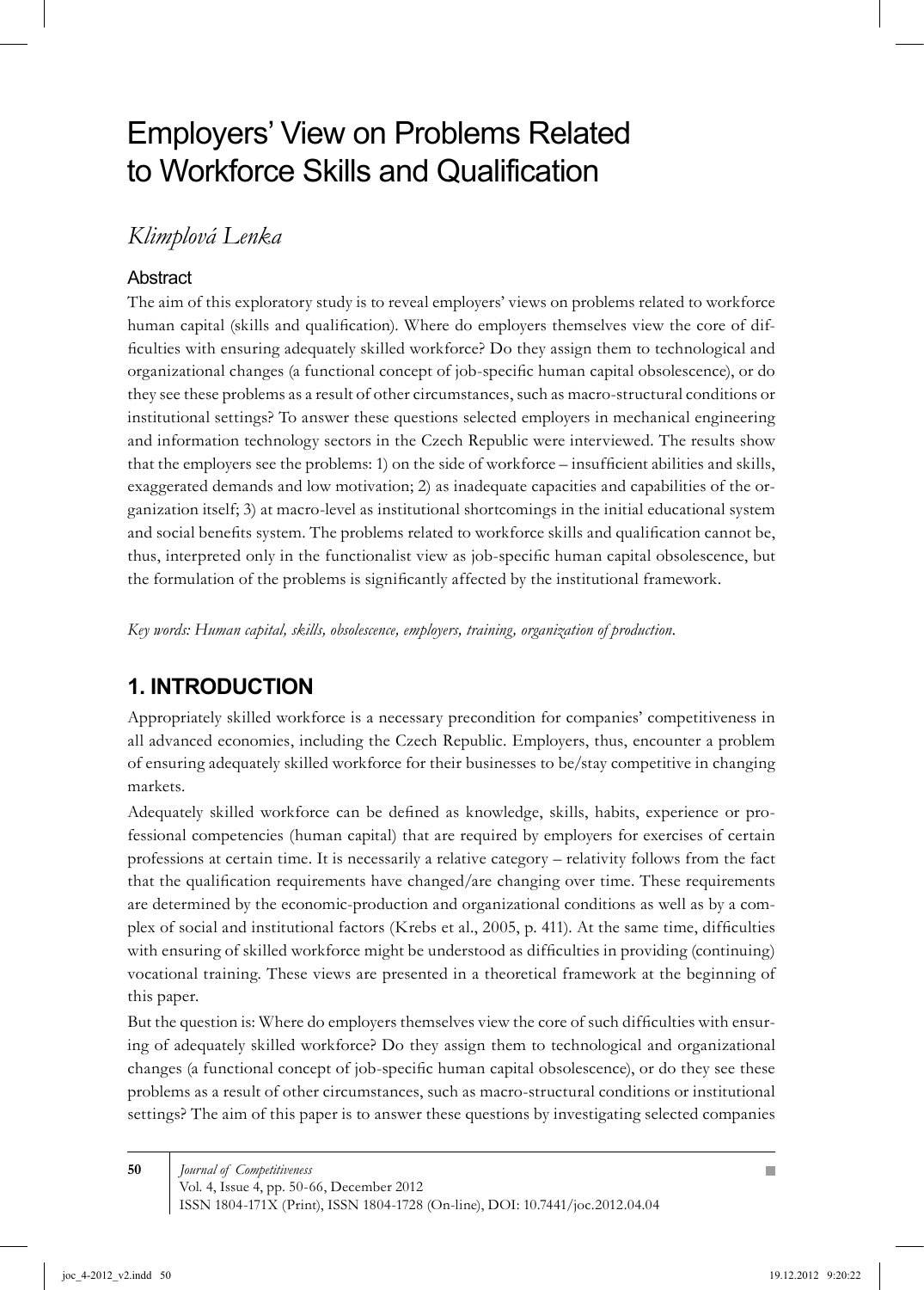in mechanical engineering (hereafter ME) and information technology (hereafter IT) sectors in the Czech Republic.

The author is interested in views and opinions of managers and in their interpretation of problems related to workforce skills and qualification, therefore the qualitative research strategy was chosen. As a result, identification and understanding of different employers' view on the problem might help to explain diverse solutions of the problem as well as to reveal various expectations that employers have towards other actors and institutions at regional as well as national level.

### **2. THEORETICAL FRAMEWORK**

### 2.1 Functional View – Human Capital and Skills Obsolescence

Starting with a definition of human capital, *human capital* is more generally understood as knowledge, skills and abilities of people, accumulated through initial education, further education and work experience, which are useful for production of goods, services and other knowledge. Economic literature respects division of human capital into *general* and *specific* (Becker, 1975). This division is based on possibilities of using knowledge and skills at various types of companies. The *general human capital* represents knowledge and skills useful in all companies and industries. Investments in this type of human capital increase the productivity of all firms. The *specific human capital* represents knowledge and skills that can be used by only a few or even one employer. Investments in this type of human capital are, thus, only to increase productivity in these particular companies or company (cf. with *general, sector-specific* and *firm-specific* skills presented by Estevez-Abe, Iversen and Soskice, 2001). Division of the human capital into general and specific is crucial for conceptualization of human capital (skills) obsolescence as well as for further discussion about expectations, perceived responsibilities for human capital investments and solutions of problems related to workforce skills and qualification preferred by employers.

Recent rapidly changing demands on human capital and workforce skills are the results of socio-economic changes in contemporary societies – economic globalization, international specialization, technological progress, a shift from mass production to on-demand production with emphasis on customer's individual needs, a shift from industrial manufacturing to a service economy, organizational changes (flexible forms of work organization, teamwork, a greater range of tasks within a single job), as well as population ageing (for details see Klimplová, 2010). All these changes have contributed to the acceleration of human capital obsolescence.

One can distinguish two types of human capital obsolescence – *technical* and *economic* obsolescence (de Grip, 2006, Matoušková, 2007). *Technical obsolescence* is associated with actual obsolescence of knowledge and skills of an individual (the process of skills depreciation caused by changes of staff themselves, i.e. deterioration of manual skills or physical strength due to ageing). *Economic obsolescence* concerns reductions in the market value of the qualification. More precise division of human capital obsolescence in relation to its causes is presented in the Table 1.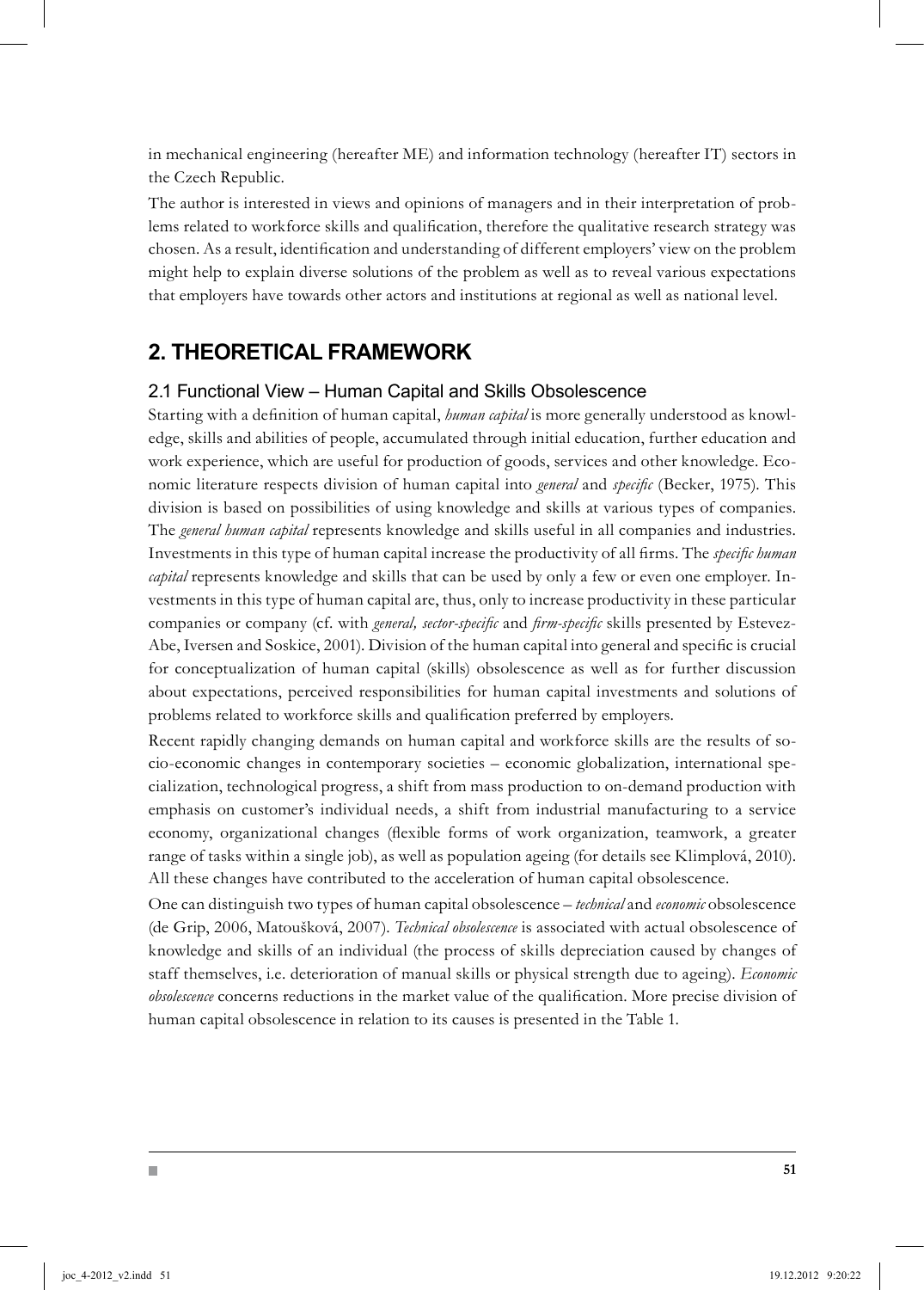|                                 | Tab. 1 – Human Capital Obsolescence. Source: Based on van Loo, de Grip, and de Steur, 2001; |  |  |  |  |  |
|---------------------------------|---------------------------------------------------------------------------------------------|--|--|--|--|--|
| de Grip, 2006; Matoušková, 2007 |                                                                                             |  |  |  |  |  |

| Types of obsolescence                   | Subtypes of obso-<br>lescence | Causes of obsolescence – depre-<br>ciation of human capital by:                                                                                         |  |  |  |  |
|-----------------------------------------|-------------------------------|---------------------------------------------------------------------------------------------------------------------------------------------------------|--|--|--|--|
| Technical human capital<br>obsolescence | Wear                          | Natural ageing process, illness,<br>injuries                                                                                                            |  |  |  |  |
|                                         | Atrophy                       | No or insufficient use of skills                                                                                                                        |  |  |  |  |
|                                         | Job-specific                  | New skill requirements due to<br>technological and organizational<br>developments                                                                       |  |  |  |  |
| Economic human capital<br>obsolescence  | Sector-specific               | Shrinking employment in occupa-<br>tion or economic sector due to<br>lower production demands, but with<br>unchanged demands on knowledge<br>and skills |  |  |  |  |
|                                         | Firm-specific                 | Layoffs in a company on grounds<br>of closure or restructuring (external<br>mobility)                                                                   |  |  |  |  |

Employers deal with human capital obsolescence similarly as with physical capital obsolescence – either they upgrade/update it or replace it (Matoušková, 2007). In the case of human capital it means either investments in further education, deepening and upgrading of skills, or a dismissal of an employee with insufficient knowledge and skills and hiring a new one with demanded human capital.

Ways of human capital updating should match to the type of obsolescence. As regards the first type of technical obsolescence (see Table 1) – *the physical or mental wear* – the best way is retraining for jobs that are not so physically or mentally demanding. Matoušková (2007), however, points out the fact that due to limited incentives to remain in the labour market, such solution is underinvested and exits from the labour market through various forms of inability schemes are preferred. As regards the second type of technical obsolescence – *human capital atrophy* – the best solution is to update knowledge and skills, but only if such knowledge and skills are still demanded in the labour market. In the case they are not demanded anymore, it is necessary to acquire new knowledge and skills (Matoušková, 2007).

*Job-specific human capital obsolescence* is closely linked to developments in a society. Organizational changes such as reorganization and changing system of management can significantly affect the work content and increase a risk of skills obsolescence for a specific job (van Loo, de Grip, and de Steur, 2001). Organizational changes are, in fact, often initiated by changes in a production process. Mass productions where relatively homogenous and semi-skilled workforce was demanded have been increasingly replaced by a new production paradigm where the main focus is on tailor-made products. This requires a flexible organization of production and, thus, calls for more flexible and multi-skilled workforce which is able to adapt instantly and constantly to changing working conditions (Klimplová, 2010). New technologies also often require new or different skills for the same job. An obvious example is the use of information technolo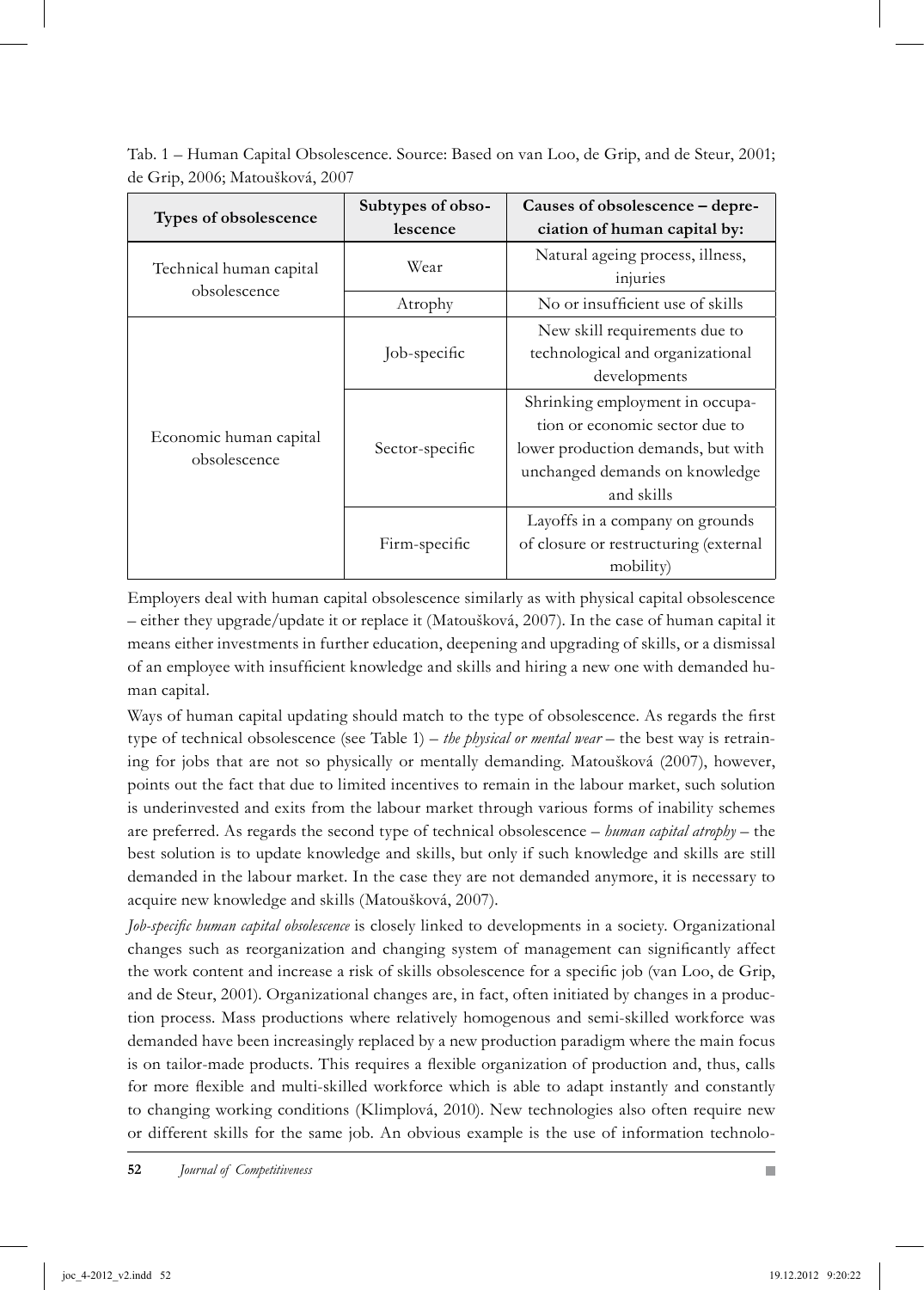gies which has changed demands on workforce skills almost in all professions (Mertaugh & Hanushek, 2005, Planas et al., 2001; van Loo et al., 2001, etc.). Another significant trend in companies that alters skills demands is a growth of international competition (van Loo et al., 2001; Matoušková, 2007). Last but not least, demographic changes can also play a significant role. A risk of human capital obsolescence regards especially older workers who underwent their initial education many years ago and who do not participate in further education in enterprises as widely as their younger colleagues (van Loo et al., 2001; Matoušková & Žáčková, 2008, etc.). *Job specific human capital obsolescence*, therefore, requires the development of company training and educational courses responsive to the changing demands on human capital.

*Sector-specific human capital obsolescence* occurs when employment in a particular sector disappears. There is a pressure on workers to leave and start working in another sector. However, by that they might lose a part of their human capital. This also applies to *firm specific human capital obsolescence* when workers are forced to change a company as a result of production restructuring (downsizing) and subsequent dismissals. Both types of mobility (between sectors and between firms) are enforced and can cause human capital obsolescence. This obsolescence is more problematic if knowledge and skills are highly sector or firm specialized (specific human capital). Factors increasing a risk of occurrence of this obsolescence are changes in labour market demand in specific sector / industry, occupation and/or the type of education (van Loo et al., 2001). Retraining for jobs in another sector is the solution to the *sector specific human capital obsolescence*. The *firm specific human capital obsolescence* can be addressed by completion of knowledge and skills specific to another company where one can employ current (general or sector-specific) human capital (de Grip, 2006, Matoušková, 2007).

The primary focus of the empirical study is placed on *job specific human capital obsolescence* related to technological and organizational changes in companies (a functional view on social risks in organizations). Research focuses on changes in requirements on knowledge and skills of the workforce and on causes of such changes, but also on changes in abilities and skills of the workforce when human capital requirements stay unchanged (*wear* of human capital). The question how employers generally define and interpret problems related to workforce skills and qualification is also in focus. Are these problems viewed as related to functional changes and associated with human capital and skills obsolescence, or do employers view other causes of such problems?

#### 2.2 Institutional View – Different Levels

Besides the functionalist view, one can also employ an institutional view assuming that perceptions of a problem situation may be determined by various institutions:

a) at the *macro-level* – there is an institutional framework of a market economy that shapes interpretations, preferences, and strategies of employers (see the *Varieties of Capitalism* approach, Hall & Soskice, 2001, Hall, 1999, Soskice, 1999), and also an institutional framework of regional and local labour market is significant for the topic under discussion; such institutional frameworks, however, are hard to objectively and comprehensively conceptualize (Scharpf, 1997), therefore employers' subjective interpretation of the meanings of institutions (institutional frameworks), which according to them determine their perception, preferences, and strategies, is important;

b) at the *meso-level* – institutions such as established organizational rules, routines, norms and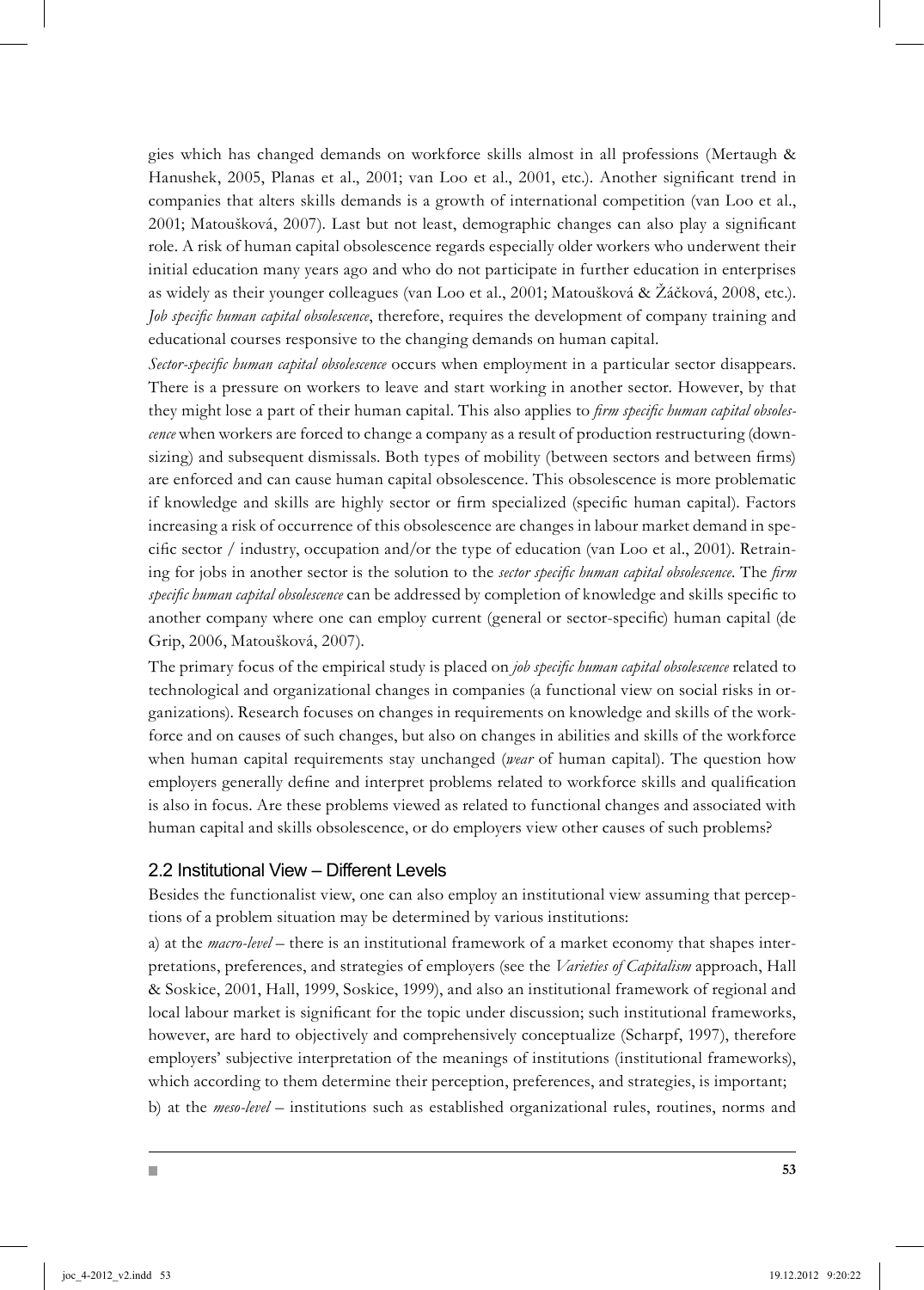stereotypes, but also general preferences, goals, and capabilities of the organization as a whole, shape perception of a problem situation;

c) at the *micro-level* – personal norms, stereotypes, preferences of an employer as well as his current "stock of knowledge" (Schütz, 1962) play an important role in his perception of a problem situation.

Both above presented theoretical approaches will be used for explanation of differences in interpretations of the problems associated with ensuring of appropriately skilled workforce.

# **3. RESEARCH DESIGN**

Research was conducted within the larger research investigation entitled *"Quality and Work Organization in Different Sectors of National Economy of the Czech Republic"* within the research project *"New social risks and the need to reform the labour market political regulation after accession of the Czech Republic to the EU. Monitoring and evaluation of needs"* (2005 – 2011).

The research aim was to explore how employers subjectively perceive problems associated with ensuring that their workforce has the appropriate skills (i.e. how employers define a problem situation) and whether the interpretation of the problem situation varies depending on the modes and organization of production. Therefore two sectors were selected where it is expected that the mode of production and organization of work varies – the mechanical engineering sector and information technology sector (see below information on sampling).

The first round of interviews with representatives of 19 selected companies was carried out in spring and summer 2009 together with a survey of their employees. A topic of workforce skills was one of the three major themes of the interviews (the other topics were the role of employers in employees' social protection and employers' role in reconciling of family and work). The second round of interviews was carried out from December 2010 to February 2011. 17 of the 19 companies agreed to participate in the second round of the investigation which was primarily focused on other topics than the first round of interviews, but workforce skills and training in companies were partly included as well. Therefore these interviews were included into the analysis – this might facilitate understanding of employers and bring time dimensions (e.g. impact of economic crisis).

Companies into the research sample were selected using the *stratified purposive sampling technique* which depicts the characteristics of specific subgroups in the center of our interest and allows their comparison (Patton, 2002). The sample was selected based on the following criteria:

*Industry criterion* – not all sectors, industries, and companies experienced a shift from Fordism to post-Fordism which fundamentally changed the requirements for workforce skills and qualification (see Klimplová, 2010, 2011) and accelerated the process of human capital obsolescence. The aim was to choose a typical example of a sector still representing the Fordist mode of production and work organization and, on contrary, a typical example of a sector representing the post-Fordist mode of production and work organization (Klimplová, 2010, Kubátová, 2004, Schienstock et al., 1999, etc.). As a typical example of a post-Fordist sector the IT sector was selected, and as the example of Fordist sector (representing the "old" method of production and work organization with a relatively stable demand for qualified labour force) the mechanical engineering sector was selected. It has been assumed that the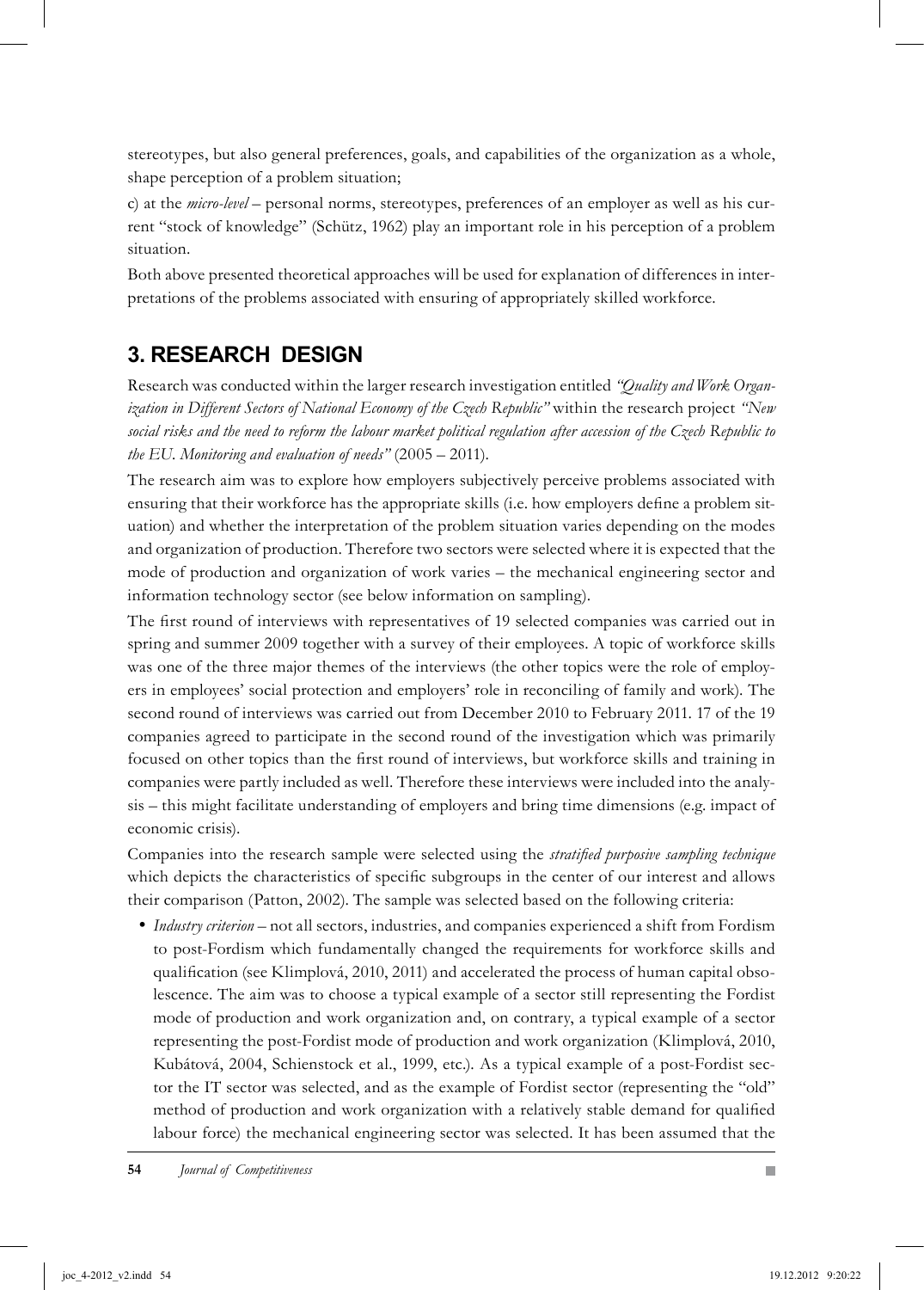ways how employers perceive and interpret problems related to workforce skills and qualification will differ in these two sectors.

- *Size criterion* companies of different sizes were included into the sample, nonetheless a crite rion was not to include companies with less than 20 employees (the number of employees in the time of the first round of interviews ranged between 24 and 280 employees).
- *Region criterion* regions with different situations in the regional labour market were selected: A region with an unemployment rate more than 1 percentage point below the unemployment rate in the Czech Republic (hereafter CR), B region with an unemployment rate at an average unemployment rate in the CR  $(\pm 1)$  percentage point), the region C with an unemployment rate more than 1 percentage point above the average unemployment rate in the CR in February 2009 (see MPSV, 2009).
- Last but not least selection criterion was a *criterion of compliance or participation* (cf. Žižlavský, 2005, Patton, 2002), i.e. willingness of companies to cooperate on research. This criterion affected the final research sample because not all of the addressed organizations were willing to take part in the research. However, the research has not aimed to be representative, but explorative – to explore the relationships between industry, organization size, respectively location and employers' interpretations of problem situations.

Research design can be described as *comparative* (Bryman, 2008). Different cases are compared both among themselves and between the two studied sectors (IT and mechanical engineering), based on the functionalist assumption that employers' interpretation of a problem situation with ensuring the adequately skilled labour force should be different depending on the mode of production and work organization.

Thematic analysis, namely the *framework analysis*, has been used as the method of data analysis. "Framework" is a method based on a matrix for ordering, synthesis and analysis of qualitative data. The thematic framework is used to classify and organize data according to key themes, concepts and emerging categories. Each study has a different theme and framework consisting of a series of major topics, further broken down into a number of related subtopics (Ritchie, Spencer, and O'Connor, 2003). The method involves five steps: 1) getting familiar with the data, 2) identifying a thematic framework (an index), 3) indexing, 4) creating thematic tables, 5) mapping and interpretation (Ritchie & Spencer, 1994).

Under a theme *"problem situation"* the following subtopics have been identified: a) new technologies, products, production processes, b) population ageing, c) situation on external labour market, d) problems/shortcomings of the educational system, e) skills and abilities of workforce, f) motivation and demands of workforce,  $g$ ) changes related to economic crisis, h) others (Klimplová, 2011). The results of the last stage of thematic analysis (mapping and interpretation of data) which aims to understand and explain employers' perception on problems related to workforce skills and qualification are presented in the following chapter.

### **4. EMPIRICAL FINDINGS**

*"... the employees are our greatest capital. [...] They are the foundation of the company. Machines can be acquired easily today, but try to find people who know how to deal with them."* (An employer in a ME firm with 55 employees)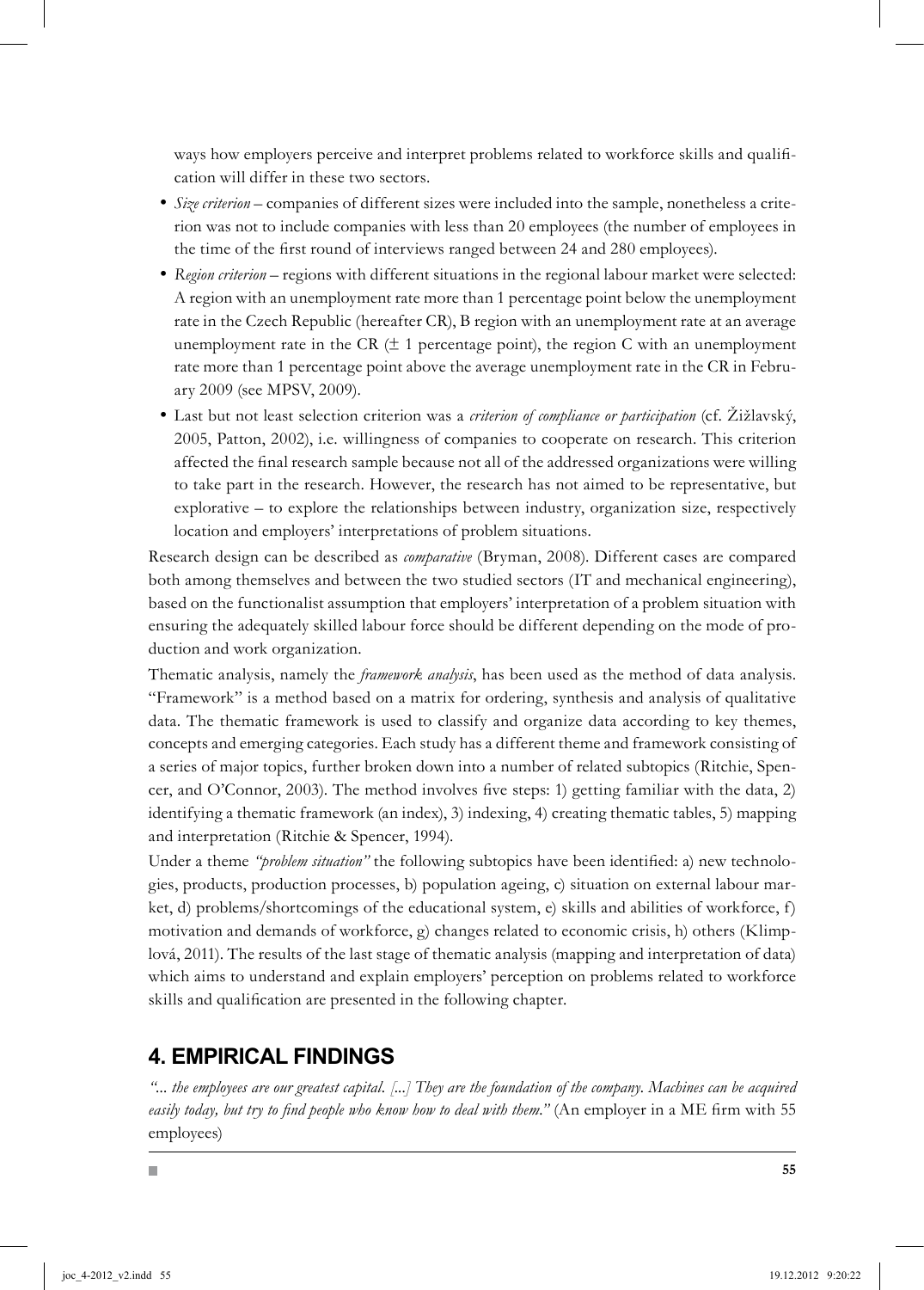This chapter firstly focuses on qualification and other requirements the employers in mechanical engineering and IT sectors have on their workforce and, secondly, on whether and why these requirements have changed over time. Thirdly, different employers' views on problems related to workforce skills and qualification will be presented.

### 4.1 Employers requirements on human capital of their employees

Not surprisingly, the requirements on workforce human capital differ considerably in both studied sectors. It depends, of course, on an occupational position of a particular employee, but if we look at workers that employers consider as key employees, then the employers in the *mechanical engineering industry* talk about *professional qualifications* – professions as welders, locksmiths, metal machinists, milling machine operators, CNC machine operators, etc. in the case of manual workers, and constructors, technologists, quality engineers, etc. A specific case was a company producing lift components and reconstructing lifts which demanded special electro-technical education because due to technological advances a trained locksmith cannot anymore do the required work (see also the next sub chapter). However, it is important to point out that these workers, though well-qualified, are becoming key employees only after induction training on technologies used in a specific company (*specific human capital*). After that they are becoming the bearers of know-how and production processes.

Not only very specific professional qualification, experience and professional skills (e. g. reading from technical drawings) are required by the ME employers, but also certain personal characteristics (especially responsibility, reliability). Companies displaying features of post Fordist production methods and work organization (on-demand production with emphasis on customer's individual needs, product diversity, accelerating innovations, etc., more in Schienstock et al., 1999, Klimplová, 2010) also require employees' ability to adapt quickly to changing conditions (i.e. flexibility, creativity, innovativeness).

Demands of the employers in the *IT sector* differ. The requirements are not as clearly specified in the terms of formally acquired qualifications (university diploma or secondary education in a certain field, etc.) or professions, but rather they are presented as a set of *desired personal qualities and professional abilities and skills*, such as reliability, loyalty, politeness, flexibility, the ability to solve problems and respond to newly-emerged situations, communication skills, the ability to work with other people, the ability to manage people (for managers), an active approach, the ability and willingness to learn new things (all these can be labelled as soft skills, or as a *general human capital*).

Above presented differences in requirements on key workforce also determine different employers' interpretations of problems related to workforce skills and qualification. To facilitate understanding of such different interpretations, the author firstly presents employers' views on changes in skills requirements over time.

### 4.2 Changes in human capital requirements over time

The results of a quantitative survey among employees in the studied organizations show that 65 % of employees in the ME sector and 63 % of employees in the IT sector think that qualification and skills requirements have increased over time. Based on the functional assumptions, one would expect that changes in requirements (which imply a potential risk of human capital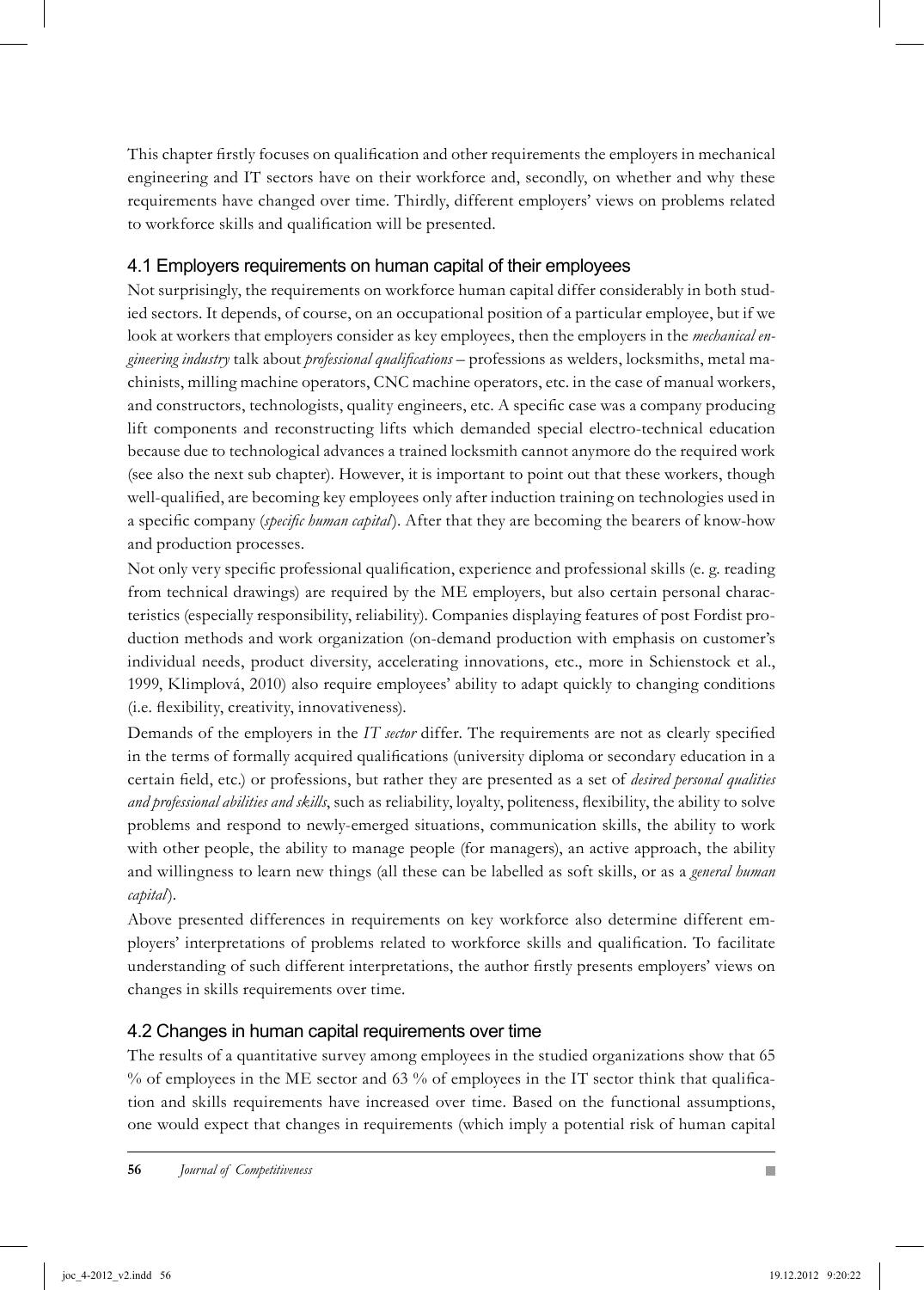obsolescence) will be more acute in the IT sector; however, the results show that employees in the both surveyed sectors are under pressure to update their knowledge and skills. Based on qualitative interviews with employers, two causes can be identified: 1) technological and organizational changes within organizations, 2) external environment changes. These causes are elaborated below in detail.

**1) Technological and organizational changes within organizations:** *Technological progress* is the main cause of changes in human capital requirements. Demands have been increasing, that can be labelled as *upskilling* (Brandsma, 2001). The signs of technological advances can be identified in the both studied sectors, nonetheless, the changes are much more pronounced in the IT companies (a rapid change of programming platforms brings about the need for instant updating of knowledge and skills).

In the case of the ME sector, the changes in requirements caused by technological advances were identified only in certain cases. Although (robotic) automation could be seen as *deskilling*, i.e. situations where new technologies contribute to such production automation that it is possible to delegate certain production tasks to low-skilled workers (Planas et al., 2001), our results show the real opposite. Automation and robotics in production bring about higher demands on machine operators – workers do not only operate the machine, but they must also be able to program it. Another example is the abovementioned lift company which has completely changed the qualification and skills requirements – from the locksmith profession toward electro-technical education. Qualification requirements, thus, have been increasing due to technological advances which bring about *job-specific human capital obsolescence*.

Some ME firms also shows a change in production paradigm – from mass production towards "tailored" production – accompanied by increasing demands on workforce abilities and skills (in particular, flexibility, creativity, innovativeness, ability to solve a specific problem). This shift can be seen as an attempt to adapt to the new conditions via finding new markets (offering individual solutions and "tailored" products to satisfy individual customers). The IT companies, in addition to solutions "tailored" for an individual client, also show increasing demands on flexible and multi skilled workers due to specific new projects and orders requiring variability of solutions (see also the interview extract below).

The production paradigm shift towards satisfying wishes of individual clients and on-demand productions have also increased requirements for accuracy, thoroughness, and quality of orders execution. There is also a noticeable impact of the introduction of ISO norms (www.iso.org) in some enterprises which normatively determine "needs" for further education to be in line with these quality standards.

**2) External environment changes:** In addition to changes in customer demands, one can also identify *changes of customer's abilities* to work with certain products as a cause of increased requirements on workforce skills. The following extract from an interview aptly describes this change:

*"[Requirements] are changing because the environment in which regular users work is changing and the users' level is changing in a quite staggering way as well. All Microsoft applications promote the idea that the user does not have to know anything, which is indeed nice, but from the perspective of both the users and us, as service providers, it is murderous, since we cannot get relevant information from the users on what is going on. Quite common information we get is "that little window which has always been there is not there anymore". In this sense, the requirements*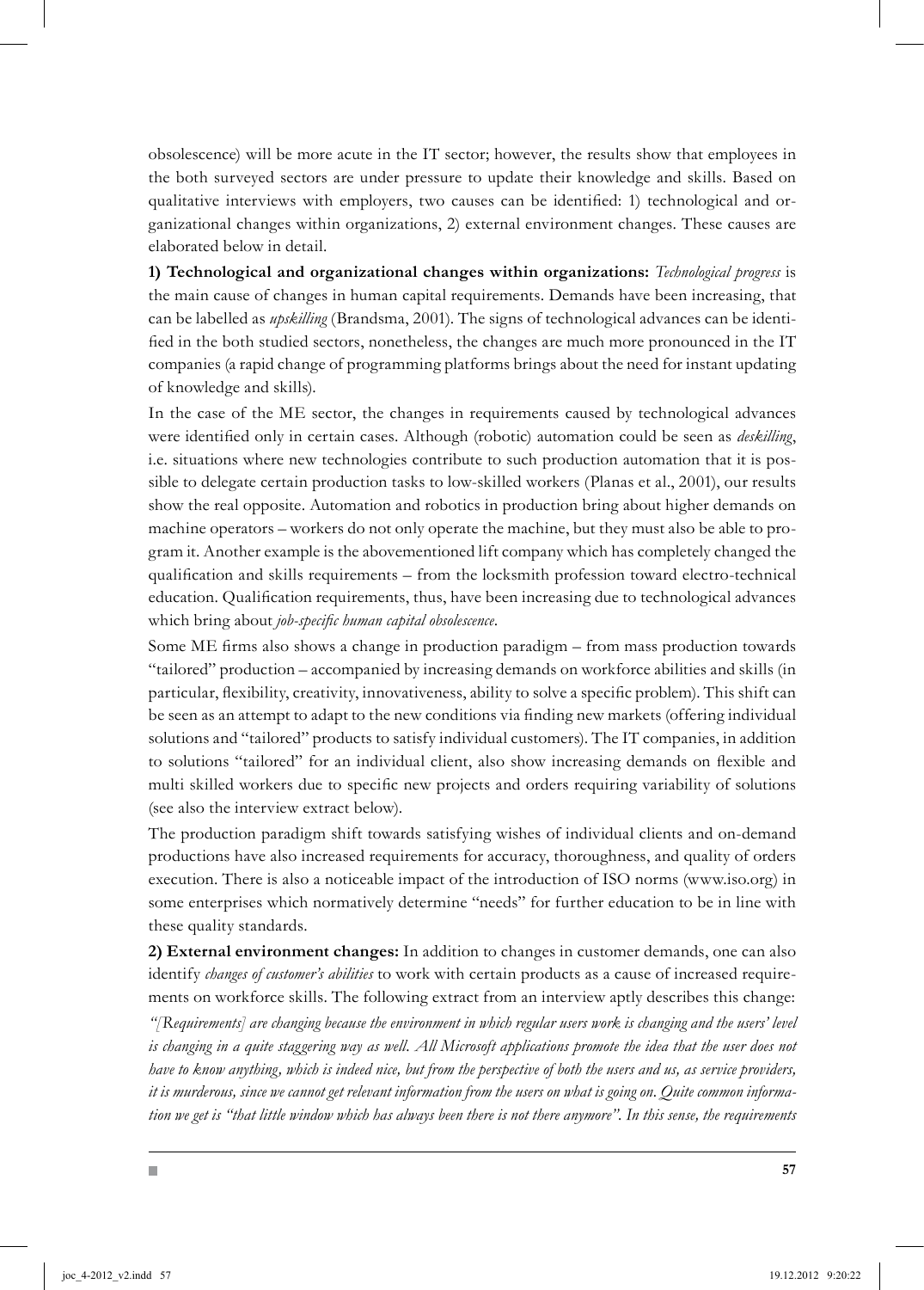*on workforce skills have changed because when a serviceman set out to a customer five years ago he knew what exactly to do there. Today he knows nothing. "* (An employer in an IT firm with 42 employees)

There is a clear requirement for flexibility and responsiveness to an individual problem of a particular client, i.e. the ability to respond to newly-emerged conditions that cannot be planned in advance. Therefore multi-qualified workforce able to deal with much more complex and unpredictable problems and requirements of customers is needed.

Besides technological advances and changes in the production paradigm, changes in legislative norms are pressing on adaptation or up-dating of knowledge and skills. Firstly, there are certain regulations on professional competences and regular continuing vocational training and re-examination of employees in the ME industry (e.g. welder exams must be repeated after a certain time). *Normatively given requirements for further training* and re examination apply, however, to employees in all sectors (including the both studied sectors). For instance, there are regular drivers' training courses or courses on legal and other regulations to ensure the safety and health at work, including regular verifications of such knowledge (see the Labour Code of the Czech Republic, § 133, paragraph 1).

Secondly, the *frequent changes of laws and regulations* necessitate updating of knowledge and skills in the field. Areas of (payroll) accounting (e.g. changes in tax laws, in health insurance law, etc.) or areas of personnel management (changes in the Labour Code, etc.) are most frequently stated. These laws amendments and the associated need for updating of knowledge are – unlike the above normatively given regular further training and examination – unpredictable. Employers cannot plan ahead when politicians change the laws and when there will be a need to re-train people accordingly. *Unpredictability* of such situations and especially the *frequency* of such changes are interpreted by some employers as a problem.

### 4.3 Employers' views on problems related to workforce skills and qualification

The interviewed employers define and interpret the causes of problems related to the lack of workforce skills (human capital) in several different ways. Firstly, they see the causes of such problems on the side of workforce (in their abilities and skills, but also in their demands and motivation). Secondly, causes are perceived as different limits on the level of an organization. Finally, one can speak about the causes at the macro-level, such as a situation in a regional labour market, shortcomings in an initial education system or workforce ageing. These different views are presented in a broader context below and possible solutions to these problems as perceived by the employers are shown. The author aims to depict cause-effect relationships – the employers' responses to what they consider to be the cause of the problem – and also present expectations of employers towards other actors and institutions when ensuring the adequately skilled workforce.

**1) Causes on the workforce side:** a) *Lack of skills and abilities of workforce*: First of all, there is a problem of employees to adapt to changing conditions which follow from technological advances and changes in the production paradigm. The very technological advances or the introduction of new products or production processes themselves are not interpreted as a problem. They become the problem when the current employees are not able to adapt to these changes. The employers speak about a *necessity* or *need* for adaptation rather than about a *problem* associated with new technologies and products. There are various solutions: a lay-off of an employee which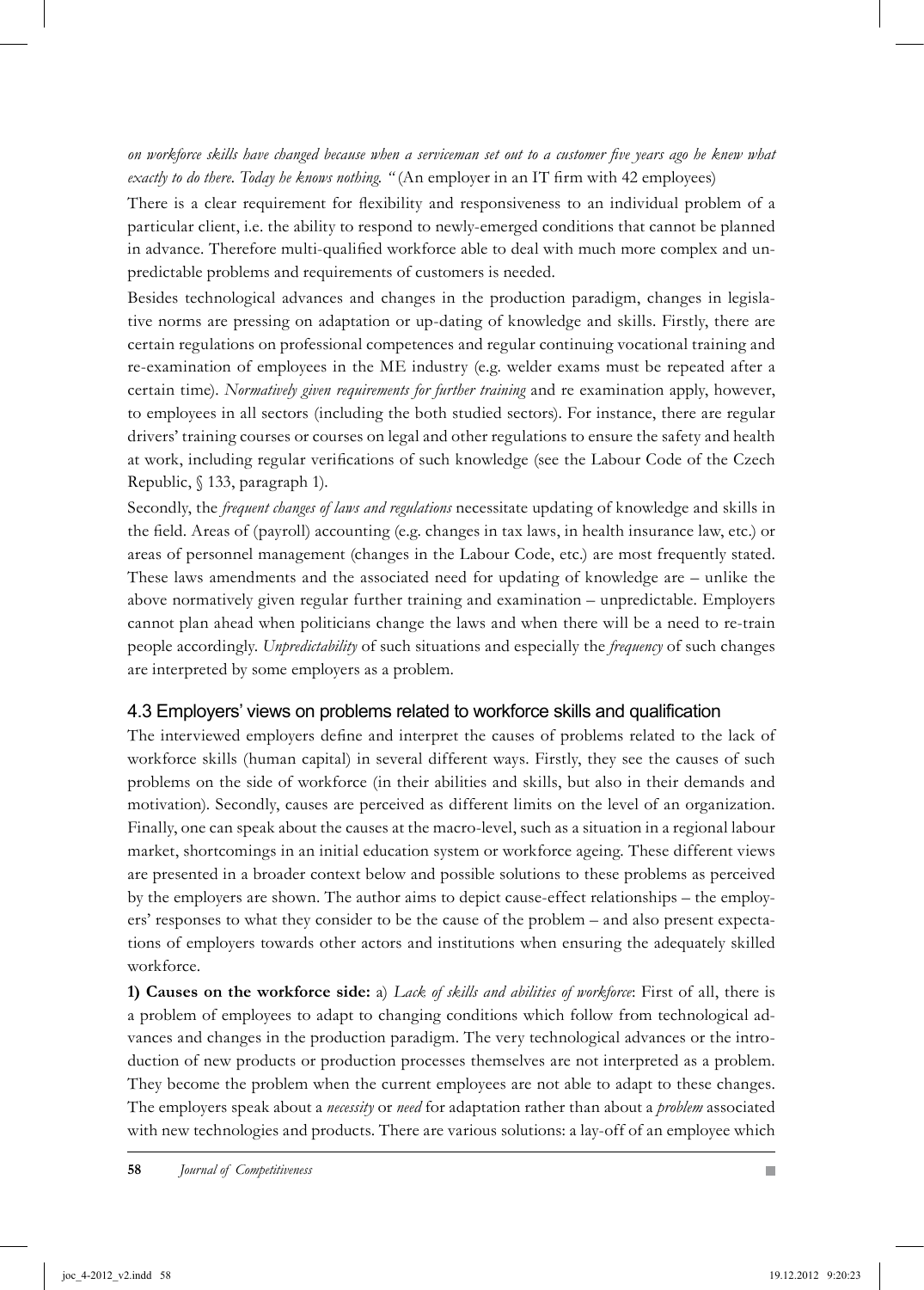is really unable to adapt and hiring a new one, re organization of work in the company, but the most common solution is training and education to help employees adapt to new technologies and products. Secondly, there is a problem of lack of managerial skills and knowledge of human resource management. Interestingly, this problem appears even in the ME companies with the Fordist production methods and work organization (standardized and formalized production without the need for specific company training of key workers). Thirdly, there is a problem of insufficient language skills of employees and job applicants, especially in companies with foreign owners or in companies with foreign customers. While this problem has been mostly interpreted as a shortcoming on the side of workforce, a view that causes of this problem lies within the initial education system has appeared too. The language courses in organizations as a response to this problem play a specific role, because on the one hand they are seen as a necessity, on the other hand, they are often presented as benefits for employees.

*b) Low motivation and exaggerated demands of the workforce*: The problem has been defined by employers in the *ME industry* as a *lack of interest in the branch, in the occupation* among young people. In employers' view, people do not want to work with their hands, though craft work can often be better paid than an office work. According to the employers, there is a lack of awareness about the ME industry among people, they are not well informed how the field has transformed in the recent years – new technologies (digital/computer-controlled machines) and content of the work. Young people are not particularly motivated to go to the requested apprenticeships. In this regard, the problem is seen not only as a mistake on the side of individuals, but also as a system error (settings of the initial education system and an institutionally weak support of the ME fields) which raises the expectations of employers that this error should be somehow systemically (at national or regional level) resolved (see below).

Furthermore, there is also an explanation of the low interest in apprenticeships as affected by contemporary social trends and media presentation of education as the only options for good career prospects. Palán (2002, 2007) explains this using the *theory of credentialism* – an overemphasis on diplomas or degrees in giving jobs or conferring social status. According to Palán, this leads to inflation of the value of educational credentials. Everyone wants to have at least a high school or university diploma, although this is often not a high quality education and its outputs do not match labour market demands or expectations of employers. However, the problem is not seen only as a lack of interest in the ME branch, but more generally as people's disinterest to be working at all. In particular, this problem relates to the unemployed, especially those with low human capital. After comparison of unemployment or social security benefits with offered wages, they are very reluctant to start working. When a person after a longer period of unemployment returns to work, he/she is viewed by employers as a burden. *"The company has to teach such people work again, does not matter whether he is young or old. They have no morals, no ethics, and no responsibility."* (a ME firm with 110 employees) Again, this situation is perceived not only as a problem at the individual level, but also at an institutional level in the area of employment policy, and hence the relevant solution is viewed as a change in the settings of conditions in this area.

In the IT field, the situation is specific since there are some skilled people in the labour market, but their demands are exaggerated or sometimes even unrealistic. This does not concern only salaries, but also other benefits (company car, phone, etc.). Especially the university graduates come to apply for their first jobs with *"weaker knowledge but increasing self-confidence which tells them to*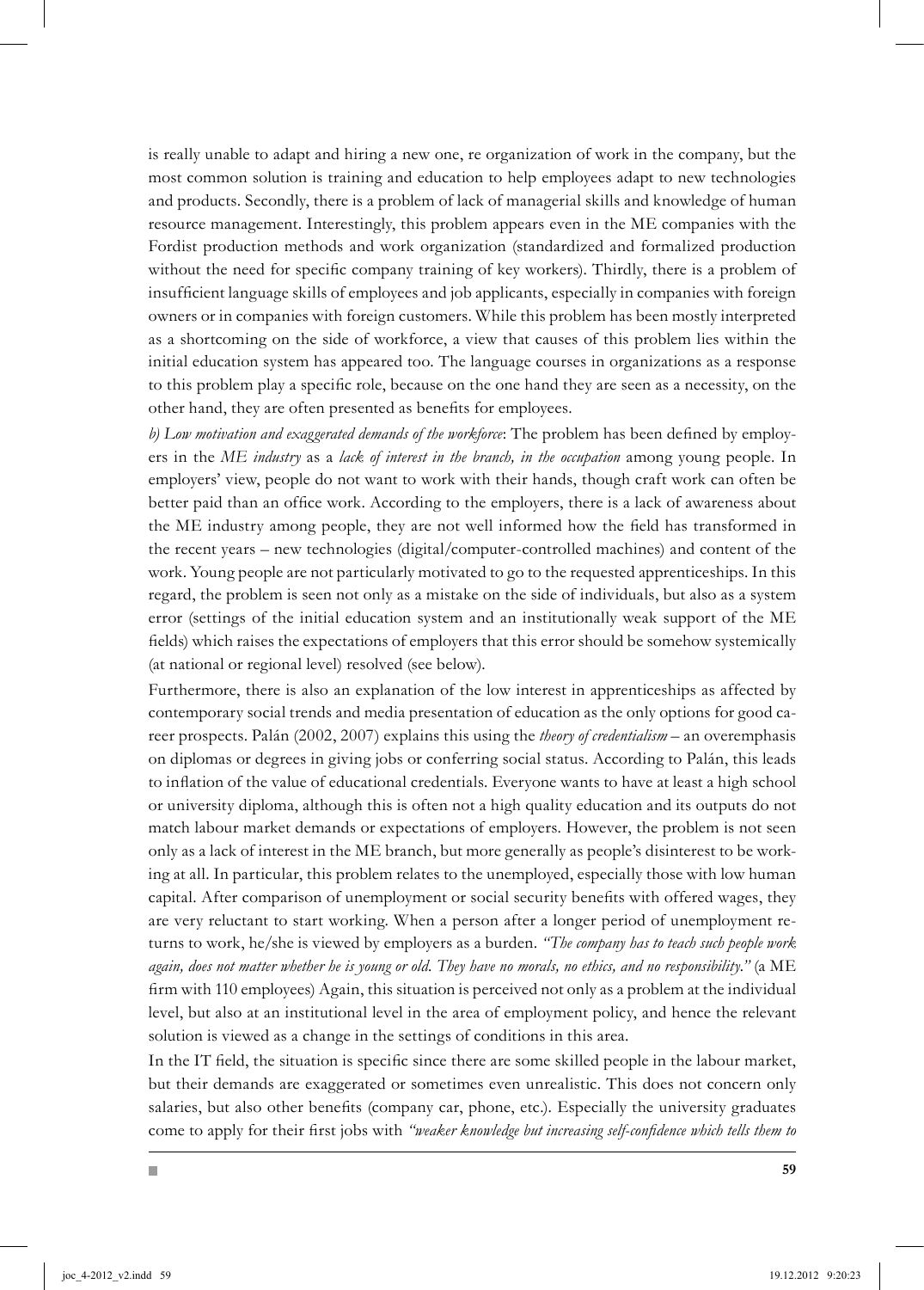*ask for higher salaries"* (an IT firm with 140 employees). Employers see two possible explanations of causes of this situation – for one thing it is related to the situation in the labour market when the lack of skilled people allows job-seekers to come up with such high demands, and for another, there is a significant impact of media on self perception and demands of skilled people on their appraisals.

A lack of appropriately skilled workforce allows to escalate job-seekers' demands in the ME industry too. However, employers in both sectors agree that the economic crisis has helped in this regard and due to the loss of job opportunities the job-seekers' demands have decreased as well. In the second round of the interviewing, the employers in the IT industry, however, again pointed out the increasing demands by job-seekers due to the industry recovery. It is evident that the macro economic situation has had a significant impact on the employers' view of the problem.

The above-mentioned views of problem situations (people's disinterest in the ME branch, people's disinterest in work generally, unreasonable demands) are associated with the job seekers. Employers, however, view the problem on the side of their employees too – and that is the *lack of interest in further education*. This was partly presented in the previous section, but it is not just about abilities to adapt to changing conditions, but also about the motivation and interest to do so (in the form of further education) which some employers perceive as a problem. Some employers in this context talk even about an employee burnout syndrome. The solution is often a leave of that worker, or  $-$  in the case of an employee which a company does not want to lose  $-$  work reorganization in order to motivate him/her by another form of work.

**2) Limits on the level of an organization:** This view of the problem is partly related to previous points. On the one hand, there are high demands of job applicants regarding remuneration and other benefits; on the other hand, there are limited possibilities of a number of companies in the ME as well as IT sector to meet these requirements. In such a situation, the problem is viewed not only in regards to job-seekers, but also to current employees who might be offered better (especially salary) conditions and poached by a rival company. Other limits on the level of the organization are financial and time constraints on investments in further company education (Klimplová, 2012).

**3) Macro-structural and institutional causes:** *a) Workforce ageing*: Population ageing – the emerging trend in all European countries – is significantly accentuated by employers in the ME sector (it does not appear in the IT sector at all), although it is perceived more as a risk in near future than as a current problem. In one, two decades generations of skilled workers will go into retirement and there will be a big problem to replace them due to the lack of graduates in demanded apprenticeships. Such a view of a possible future problem supports the theoretical assumption that the production mode in the ME sector is Fordist – workers (mostly skilled bluecollar workers) stay throughout their long-life career in one job, replacement of workers usually occurs only due to retirement leaves and there is an effort to hire already skilled workforce without the need for large investments into further training and education in a company (except for regular obligatory refresher courses and re-exams in the case of certain professions, see above). So employers expect "generation replacement" in about one, two decades, however, they fear there will be nobody to replace leaving workers.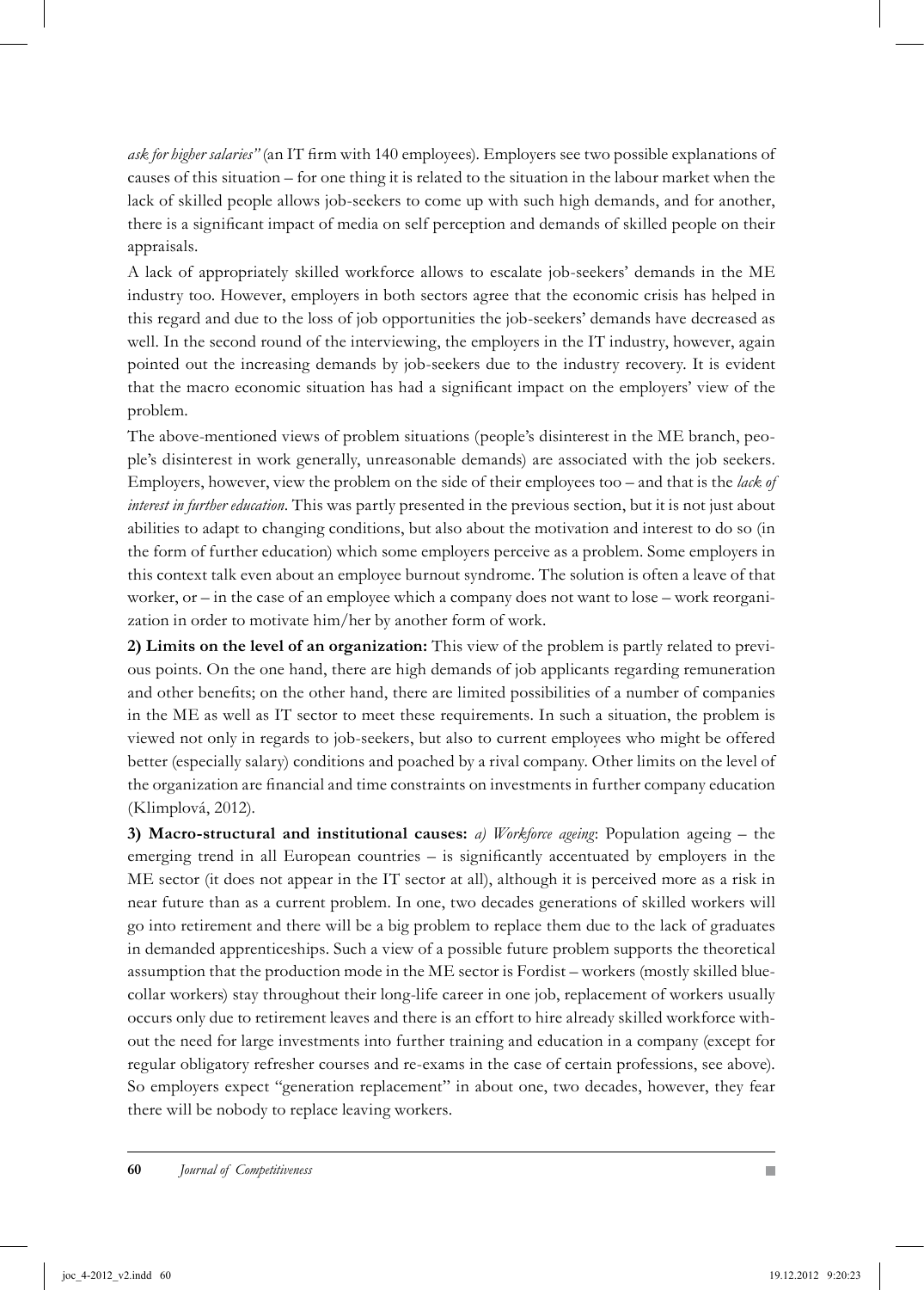*b) Institutional shortcomings in the initial education system:* The above-described concerns are closely related to the following phenomena. Firstly, there are low requirements for admission to mechanical secondary schools and high schools as well as questionable quality of many private secondary schools and universities. Due to the smaller number of children schools compete for attendees and try to attract them by lowering the admission requirements as well as lowering demands during the studies. That results in a general *lack of apprentices* because young people generally prefer further education at secondary schools or high schools than apprenticeships (see above the theory of credentialism, Palán, 2007). Educational certificates, then, no longer indicate the true value of education and employers cease to rely on their information value (*"To have a diploma today, what does it actually say?"*). All these imply there is no simple solution to this problem, but it must be resolved systematically (changes in institutional settings of the initial education system) in cooperation with the different actors at the regional as well as national level.

Secondly, some apprenticeships (blacksmith and lift branches in the sample) which were previously commonly taught are not offered at schools anymore. It is not very clear whether these apprenticeship fields were cancelled due to the lack of interest among young people to study in these branches or whether there were other reasons. Nonetheless, this problem cannot be resolved by employers themselves, but again other relevant actors (schools and their founders, and also other companies and professional organizations in the industry) must be involved and cooperate to find reasonable solutions.

Thirdly, there is a problem with low employability of knowledge and skills acquired at schools in practice, or the graduates' inability to apply the acquired knowledge in practice, which is caused by a *low level of cooperation and connectedness between educational institutions and businesses*, and in case of mechanical engineering also by outdated school equipments (the apprentices/students learn the technologies that are obsolete). This problem has been accentuated by employers in both sectors (and not only in the ME as the previous two points), and again it is clear that such a view on the problem determines employers' decisions about options for resolving the problem – start up or deepen cooperation with schools.

*c) The situation in a regional labour market:* The consequences of the institutional shortcomings in the initial education system presented above are obvious – a lack of specific professions/skills (welders, locksmiths, metal machine operators, etc.) in all regional labour markets where the research was conducted. In addition to weaknesses in the educational system, the lack of qualified people in the external labour market is also associated with the motivation and interest of people in working in the field (see above) and in the case of small and medium-sized ME companies also with the inability to compete for skilled workforce with large companies, which are – according to the employers of small and medium-sized enterprises – able to offer better pay and working conditions and thus to get them (i.e. related to the organizational capacity to solve the problem). In the IT industry, there is a shortage of highly skilled workforce (especially programmers and IT developers) in the external labour market as a result of strong competition between firms and poaching of employees. But it is necessary to emphasize that this does not mean a shortage of people with the appropriate university diploma, but rather a lack of people with certain desired qualities (creativity, activity, etc., see above) and with the potential for further development of human capital. On the contrary, to get some other professions (typically mentioned professions are an accountant or a secretary) is not perceived as a problem in either of the two surveyed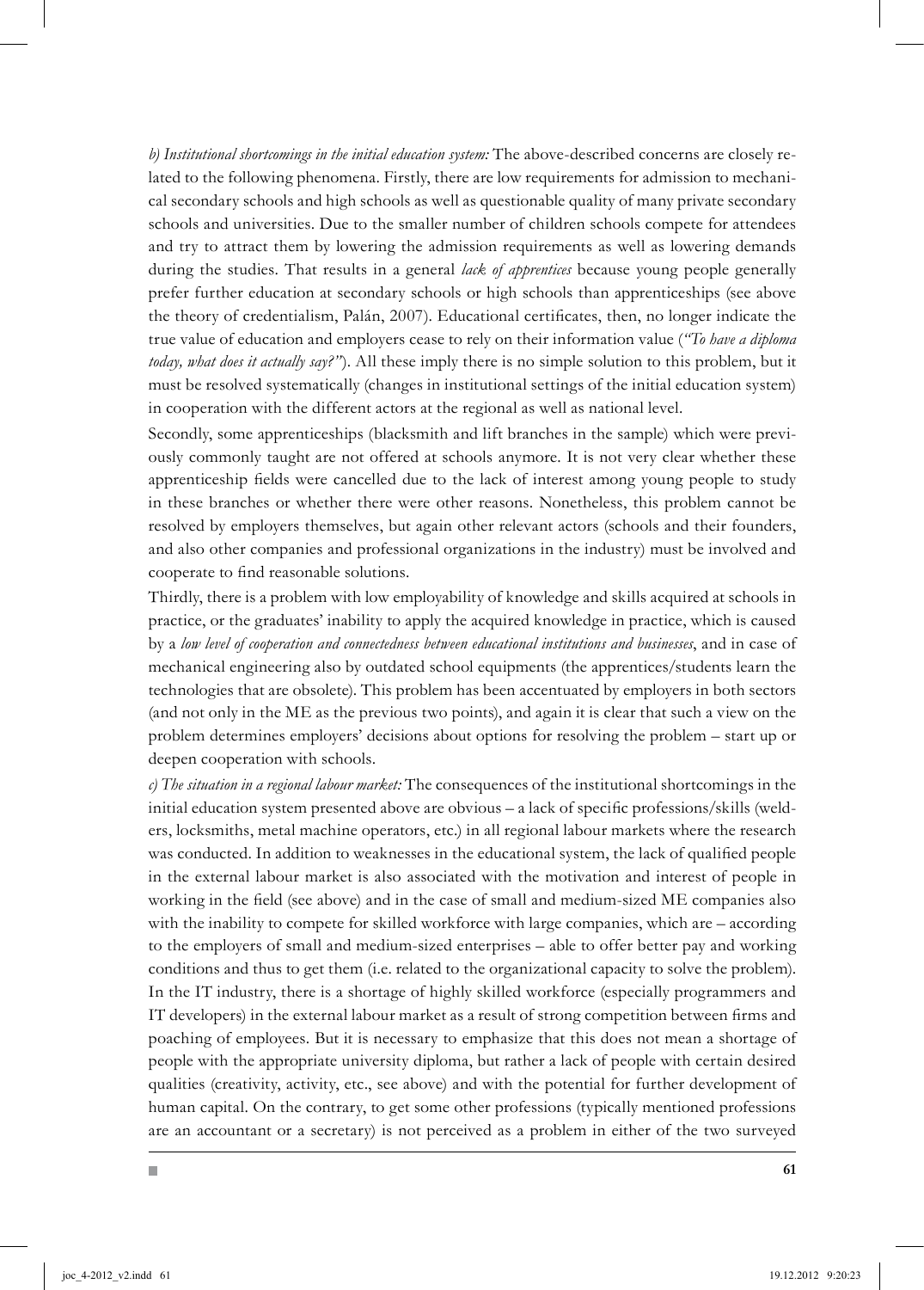sectors. So it depends on the *availability of workforce* with the required qualifications, respectively with the required human capital (including the required qualities) in an external regional labour market.

Aside from the shortage of qualified people, there is also a problem with a lack of job-seekers in general (not just job-seekers of certain professions) in regions with the low unemployment rates. This limits the possibility of employers to hire unskilled workforce, or people with different qualifications than required, and retrain them. Retraining as a solution of the problem with a lack of skilled workforce can only be implemented in regions with higher unemployment rate, where there are people available in the regional labour market. In regions with low unemployment rate, such low rate has been interpreted as a problem (nobody to be retrained) which is among other things related to a generally low level of horizontal mobility (people are not used and willing to move because of the work into other regions).

It should be noted that according to the employers the economic recession culminating in 2009, when the first round of interviews took place, had a positive impact on the presented structural problems of regional labour markets. In a time of economic crisis, employers could choose among higher skilled job applicants (situation caused by reduced production and subsequent lay-offs in some competing firms), and thus they could increase their demands on the required human capital. So the economic cycle determines the relative bargaining power of different actors – in a period of economic recession, employers have a stronger bargaining position, and on the other side, in the period of economic recovery, skilled workforce may escalate their requirements. Although the situation in the period of economic recession seemed to be better for employers since the offer of skilled job applicants had risen, some companies (especially in the ME sector) had no need or opportunity to hire new employees because they themselves were negatively affected by the effects of the economic recession. A lack of orders even caused some layoffs.

The second round of interviews at the turn of 2010/2011 revealed a gradual loss of IT skilled workforce available in regional labour markets due to the economic recovery and employers had to start again addressing the problem of a shortage of demanded skills.

## **5. CONCLUSIONS**

This exploratory study presented different employers' views on problems related to workforce human capital (skills and qualification). To sum it up, employers see the problems: 1) On the side of workforce – insufficient abilities and skills (mainly determined by changing skills requirements as a result of technological advances and changes in production methods and work organization), exaggerated demands and low motivation. Motivation is seen as a personality trait which is, however, strongly determined by the institutional settings (in this case the system of social benefits) in which a person makes decisions. 2) Capacities and capabilities of the organization itself – financial and time constraints. 3) Causes at the macro level – structural problems of regional labour markets caused chiefly by institutional weaknesses in the initial education system and by the population ageing (perceived only by employers in the ME sector). The problems related to workforce skills and qualification cannot be, thus interpreted only in the functionalist view as job-specific human capital obsolescence (determined by technological progress and changing modes of production and work organization), but the formulation of the problems (especially by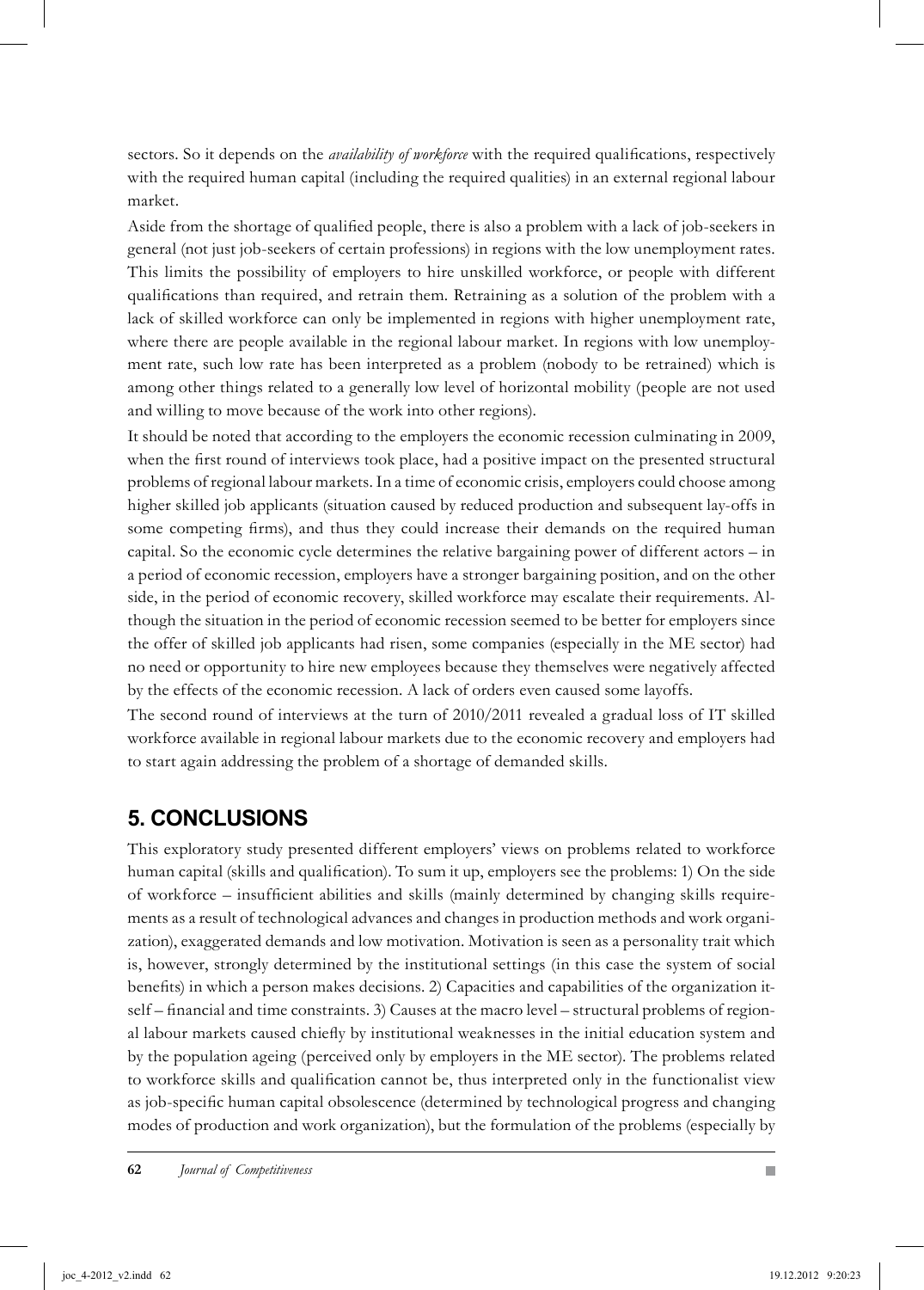employers in the mechanical engineering sector) is significantly affected by institutional conditions (settings of the initial education system, unemployment benefits and social security system determining motivation of the unemployed to work, etc.). The institutional framework is thus significant for explanation of different views on problems related to workforce skills and qualification in different sectors.

The current institutional framework of initial education, in particular apprenticeships, but also secondary and higher education, is viewed by employers in the mechanical engineering sector as problematic. Due to the lack of people in certain ME branches, employers suggest conducting skills need analysis in enterprises and adapting the initial education according to these demands, e.g. reopening of the branches where there is a lack of apprentices in the labour market or supporting branches demanded in the labour market by extra subsidies. Furthermore, employers in the ME sector call for greater promotion of the industry in order to increase people's awareness of the work content in this field. They also want to raise motivation of young people to study these fields, for instance, via special forms of scholarships. They do not necessarily demand such scholarships to be paid from the state or regional budgets; they are prepared to invest in education of their potential workers, however, they miss a clear legislative framework for such solution (scholarships paid by enterprises). Can scholarships be included into the cost items? Is it possible to make a student committed to stay in the company after finishing his/her studies which were supported by scholarships paid by the company? At the time when an employer begins to support his/her studies by scholarships, a student is underage, and thus ineligible to legal acts, including signing of contracts, therefore all contracts would have to be signed by his/her parents. But how to guarantee that when a young person reaches legal age, he/she will take over all obligations which arise from a contract on provision of scholarship? Answers to these and other questions related to the provision of scholarships are ambiguous and unresolved in the view of employers in the ME sector. That limits employers' efforts to get engaged. They see scholarships as investments in the education of their future employees with the expected return and interest of such investments. Within the current institutional framework, however, risks associated with the fact that such investments might not return are perceived as too high.

Employers would also welcome changes in the content of initial education leading to greater connection of the education with practise (such view appears in both interviewed sectors), i.e. to ensure greater interconnectedness of the curriculum with the labour market needs that knowledge and skills acquired through the formal educational system are applicable in practice. This is also related to the institutional support of students' internships and support of the integration of graduates into companies. Employers perceive as a problem that it is financially more beneficial for students in some fields to do summer jobs in e.g. supermarkets than having internships in the field of their studies. Employers call for greater institutional support for students and businesses taking students on internships, but at the same time, they see also themselves as important actors in this regard.

Another problem of the initial education system accentuated by employers is the declining quality of such education as the competition among schools has risen due to the lack of children. Secondary and higher education is now more available even for young people who would not have been accepted due to their insufficient school results (or general learning inability) few years ago. The quality of the initial education should be more controlled. Employers welcome efforts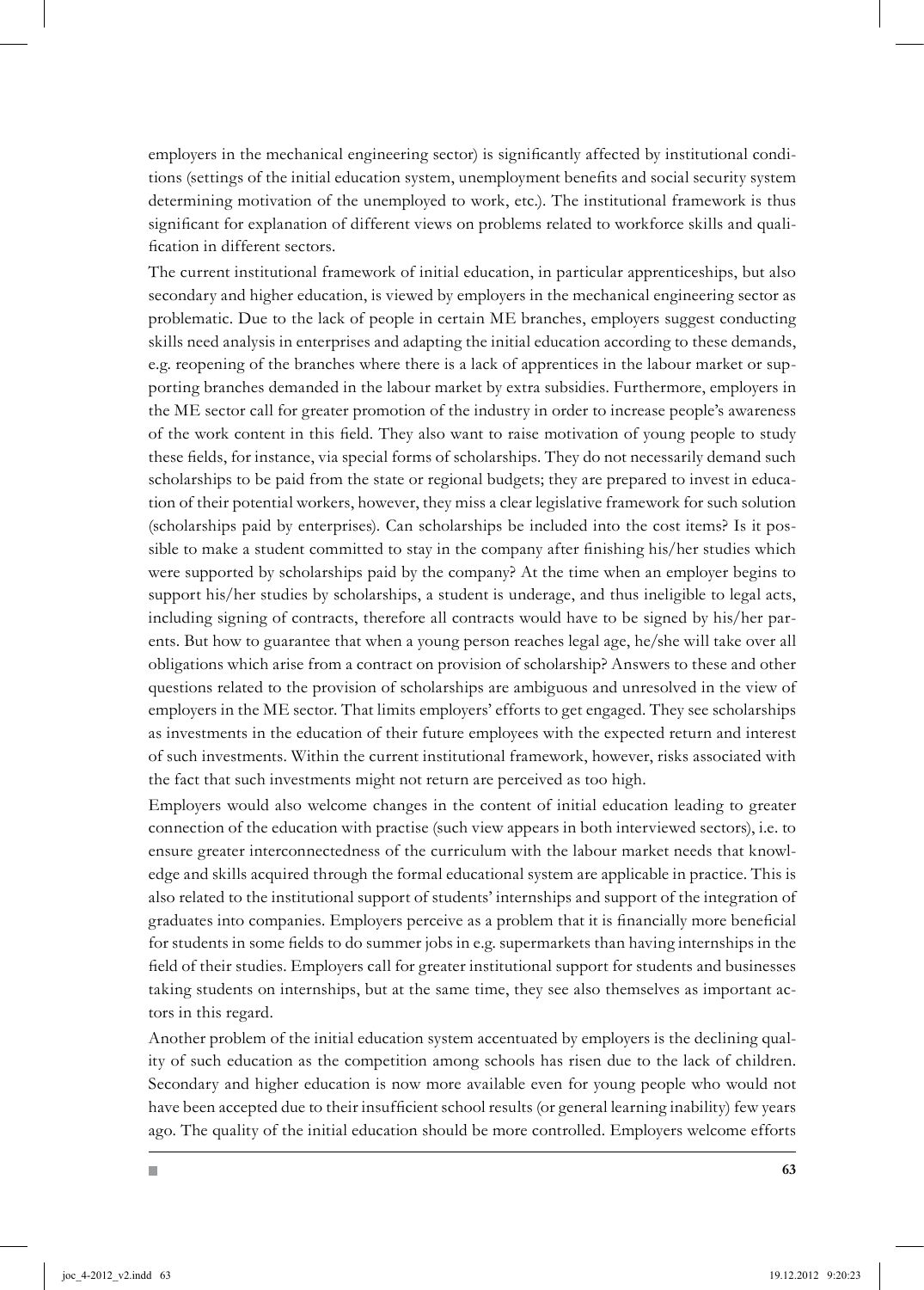to standardized outputs, e.g. in the form of state secondary school-leaving examinations which facilitate decision-making in hiring of new graduates (it allows for valid comparison between job applicants).

There are differences in capabilities of companies to address presented problems related to workforce skills and qualification. If the problem has been viewed as job-specific human capital obsolescence caused by technological and organizational changes or changes in legislations, and it can be addressed by further education in companies, then employers are ready to take full responsibility for solutions of such problem as company education is perceived as a necessity for fulfilment of organizational objectives – the competitiveness and higher profits. (*"If we did not educate them [the employees], then we would not have orders. If we did not have orders, we would not be here anymore."* – an IT firm with 110 employees) However, if the problem is interpreted in terms of institutional shortcomings in the initial education system and/or social security system, then employers call for institutional solutions (changes in settings of certain legislative and institutional rules) which requires involvement and cooperation of different sets of actors (political representation, educational institutions, professional organizations, other companies, etc.). This view is chiefly predominant in the mechanical engineering sector. Without such changes, a considerable shortage of skilled people looms large in near future which may negatively impact competitiveness of the Czech mechanical engineering sector as whole.

#### **References**

- Becker, G. S. (1975). *Human Capital. A Theoretical and Empirical Analysis, with Special Reference to*  1. *Education.* Chicago: The University of Chicago Press.
- 2. Brandsma, J. (2001). Training and employment perspectives for lower qualified people. In: Descy, P., Tessaring, M. (eds.). *Training in Europe. Second report on vocational training research in Europe 2000: background report.* Vol. 3 (pp. 173–206). Cedefop Reference series. Luxembourg: European Communities.
- 3. Bryman, A. (2008). Social Research Methods. Oxford: Oxford University Press.
- De Grip, A. (2006). Evaluating Human Capital Obsolescence. Paper prepared for EC-4. OECD Seminar on Human Capital and Labour Market Performance in Brussels, December 2004. Maastricht: Maastricht University. Retrieved from: http://arno.unimaas.nl/show. cgi?fid=4650
- 5. Hall, P. (1999). The Political Economy of Europe in an Era of Interdependence. In: Kitschelt, H., Lange, P., Marks, G., Stephens, J. D. (eds.): *Continuity and Change in Contemporary Capitalism* (pp. 135-163). Cambridge: Cambridge University Press. http://dx.doi. org/10.1017/CBO9781139175050.013
- Hall, P. & Soskice, D. (eds.). (2001). *Varieties of Capitalism: The Institutional Foundations of*  6. *Comparative Advantage*. New York: Oxford University Press. http://dx.doi.org/10.1093/0199 247757.003.0001
- Estevez-Abe, M., & Iversen, T. & Soskice, D. (2001). Social Protection and the Forma-7. tion of Skills: A Reinterpretation of the Welfare State. In: Hall, P., & Soskice, D.: *Varieties of Capitalism: The Institutional Foundations of Comparative Advantage* (pp. 145–183). New York: Oxford University Press. http://dx.doi.org/10.1093/0199247757.003.0006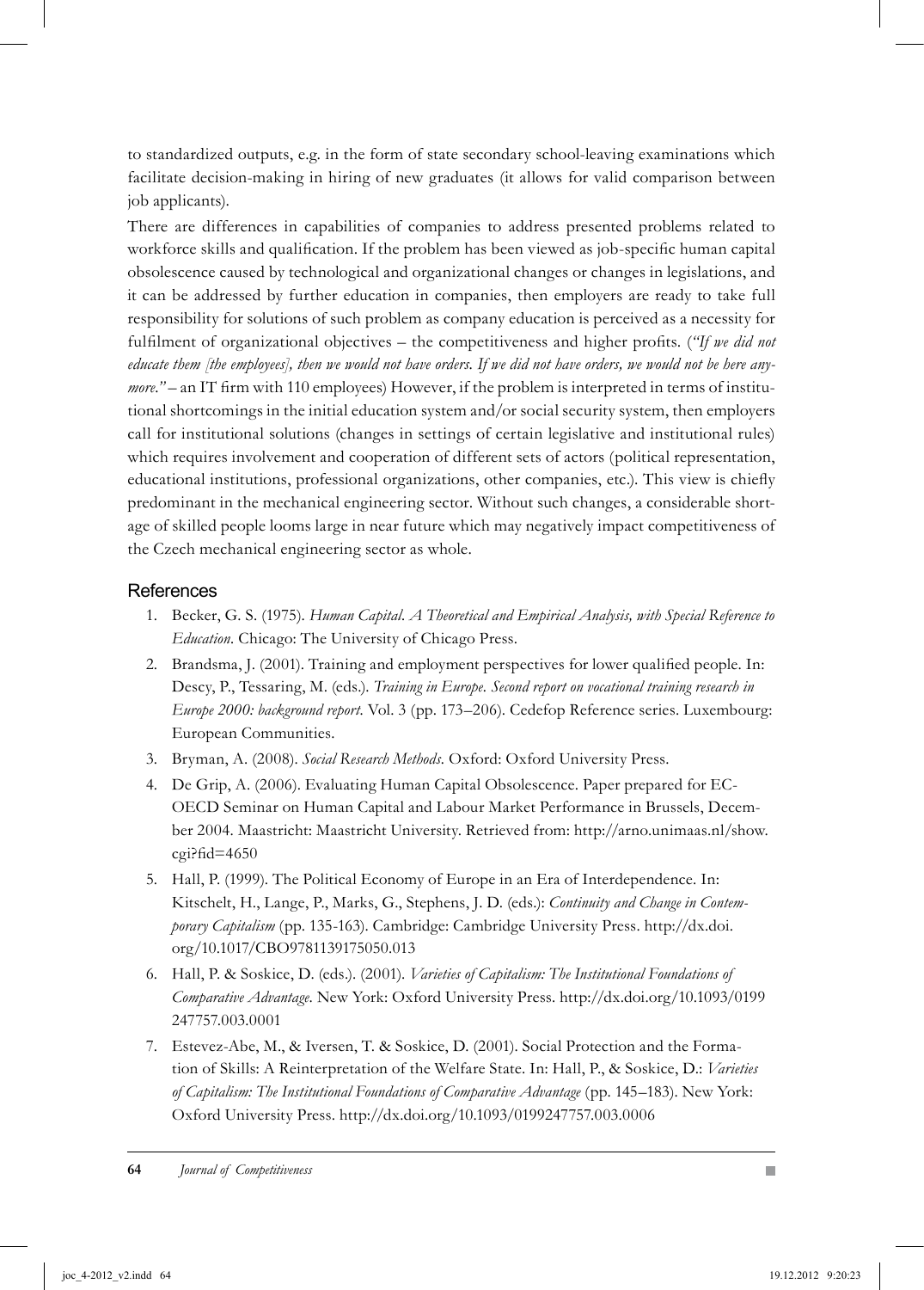- 8. Klimplová, L. (2010). Lidský kapitál a factory vyvolávající změny v nárocích na něj na soudobých trzích práce. *Scientia et Societas*, VI/1, 91–110.
- Klimplová, L. (2011). *Zaměstnavatelé a kvalifikace pracovní síly.* Disertační práce. Brno: FSS 9. MU.
- 10. Klimplová, L. (2012). Rozhodování zaměstnavatelů o dalším vzdělávání zaměstnanců ve vybraných podnicích ve strojírenském a IT odvětví. *Scientia et Societas*, VIII/3, 167–190.
- 11. Krebs, V. et al. (2005). Sociální politika. Praha: ASPI.
- Kubátová, J. (2004). Význam lidského kapitálu v postindustriální společnosti. *Acta Universi-*12. *tatis Palackianae Olomucensis, Politoligica* 3, 9-28.
- 13. Matoušková, Z. (2007). Představuje lidský kapitál konkurenční výhodu České republiky? *Politická ekonomie*, 3, 374–398.
- 14. Matoušková, Z. & Záčková, H. (2008). *Angažovanost podniků ve vzdělávání zaměstnanců*. Working Paper NOZV-NVF č. 3/2008. Praha: Národní observatoř zaměstnanosti a vzdělávání.
- 15. Mertaugh, M. & Hanushek, E. (2005). Education and training. In: Barr, N. (ed.): Labor *Market and Social Policy in Central and Eastern Europe: the Accession and Beyond* (pp. 207–242). Washington: World Bank. http://dx.doi.org/10.1596/0-8213-6119-8
- 16. MPSV. 2009. Statistiky nezaměstnanosti z územního hlediska. Ministerstvo práce a sociálních věcí ČR. Retrieved from: http://portal.mpsv.cz/sz/stat/nz/uzem
- 17. Palán, Z. (2002). L*idské zdroje Výkladový slovník*. Praha: Academia.
- 18. Palán, Z. (2007). *Další vzdělávání ve světě změn*. Praha: Univerzita Jana Amose Komenského.
- 19. Patton, M. Q. (2002). *Qualitative Research & Evaluation Methods*. Thousand Oaks: Sage Publications
- 20. Planas, J. et al. (2001). The skills market: dynamics and regulation. In Descy, P., Tessaring, M. (eds.). *Training in Europe. Second report on vocational training research in Europe 2000: background report.* Vol. 2 (pp. 313–382). Cedefop Reference series. Luxembourg: European Communities.
- 21. Ritchie, J. & Spencer, L. (1994). Qualitative data analysis for applied policy research. In: Bryman, A., & Burgess, R. G.. (eds.): *Analyzing Qualitative Data* (pp. 173-194). London and New York: Routledge..http://dx.doi.org/10.4324/9780203413081\_chapter\_11
- 22. Ritchie, J. & Spencer, L., & O'Connor, W. (2003). Carrying out Qualitative Analysis. In: Ritchie, J.; Lewis, J. (eds.): *Qualitative Research Practice.* London: Sage Publications
- 23. Schienstock, G. & Bechmann, G., & Frederichs, G. (1999). Information Society, Work and the Generation of New Forms of Social Exclusion (SOWING) – the Theoretical Approach. *TA-Datenbank-Nachrichten*, 1(8), 3–49. Retrieved from: http://www.itas.fzk.de/deu/tadn/ tadn991/scua99a.htm
- 24. Schütz, A. (1962). *Collected Papers. 1. The Problem of Social Reality*. Ed. by M. Natanson. Series: Phaenomenologica, 11. The Hague: M. Nijhoff
- 25. Soskice, D. (1999). Divergent Production Regimes: Coordinated and Uncoordinated Market Economies in the 1980s and 1990s. In: Kitschelt, H. et al. (eds.): *Continuity and Change in Contemporary Capitalism* (pp. 101-134). Cambridge: Cambridge University Press. http://dx.doi. org/10.1017/CBO9781139175050